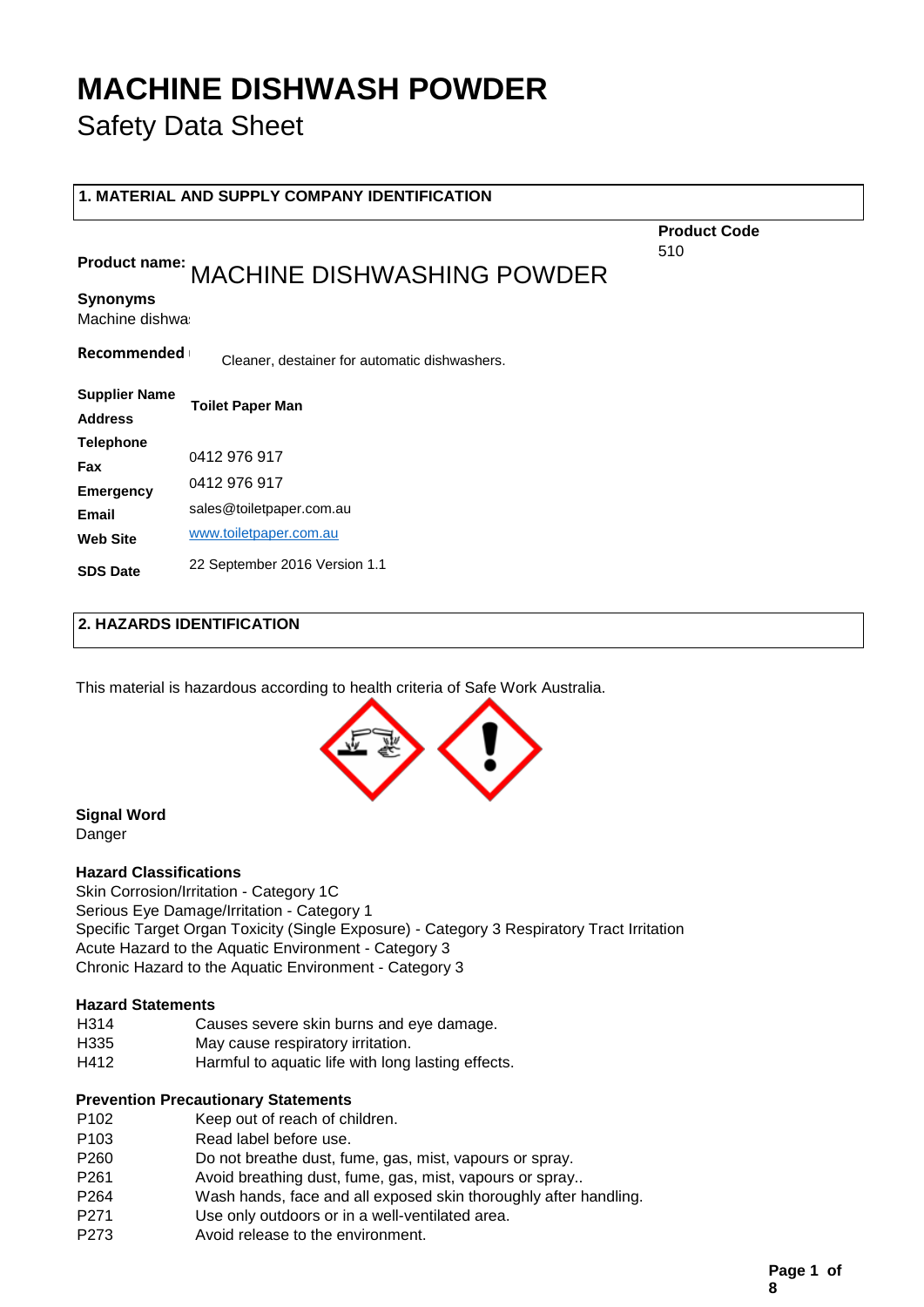### Safety Data Sheet

P280 Wear protective clothing, gloves, eye/face protection and suitable respirator.

### **Response Precautionary Statements**

P101 If medical advice is needed, have product container or label at hand.

| P302+P352        | IF ON SKIN: Wash with plenty of soap and water.                                   |
|------------------|-----------------------------------------------------------------------------------|
| P362             | Take off contaminated clothing and wash before reuse.                             |
| P332+P313        | If skin irritation occurs: Get medical advice/attention.                          |
| P304+P340        | IF INHALED: Remove victim to fresh air and keep at rest in a position comfortable |
|                  | for breathing.                                                                    |
| P310             | Immediately call a POISON CENTRE or doctor/physician.                             |
| P305+P351+P338   | IF IN EYES: Rinse cautiously with water for several minutes. Remove contact       |
|                  | lenses, if present and easy to do. Continue rinsing.                              |
| P312             | Call a POISON CENTRE or doctor/physician if you feel unwell.                      |
| P <sub>101</sub> | If medical advice is needed, have product container or label at hand.             |

### **Storage Precautionary Statements**

| P403+P233 | Store in a well-ventilated place. Keep container tightly closed. |
|-----------|------------------------------------------------------------------|
| P405      | Store locked up.                                                 |

### **Disposal Precautionary Statement**

P501 Dispose of contents/container in accordance with local, regional, national and international regulations.

#### **Poison Schedule:** S5. Caution

### **DANGEROUS GOOD CLASSIFICATION**

Classified as Dangerous Goods by the criteria of the "Australian Code for the Transport of Dangerous Goods by Road & Rail" and the "New Zealand NZS5433: Transport of Dangerous Goods on Land".

#### **Dangerous Goods Class:** 8

### **3. COMPOSITION INFORMATION**

| Ingredient                    | Formula       | <b>CAS No.</b> | <b>Content</b> |
|-------------------------------|---------------|----------------|----------------|
| MODIFIED SODIUM DISILICATE    | Not Available | 1344-09-8      | 1-10%          |
| SODIUM CARBONATE              | Na2-C-O3      | 497-19-8       | 30-60%         |
| SODIUM METASILICATE ANHYDROUS | Na2-Si-O3     | 6834-92-0      | 30-60%         |
| NON HAZARDOUS INGREDIENTS     | Not Available | Not Available  | Remainder      |

### **4. FIRST AID MEASURES**

If poisoning occurs, contact a doctor or Poisons Information Centre (Phone Australia 131 126, New Zealand 0800 764 766).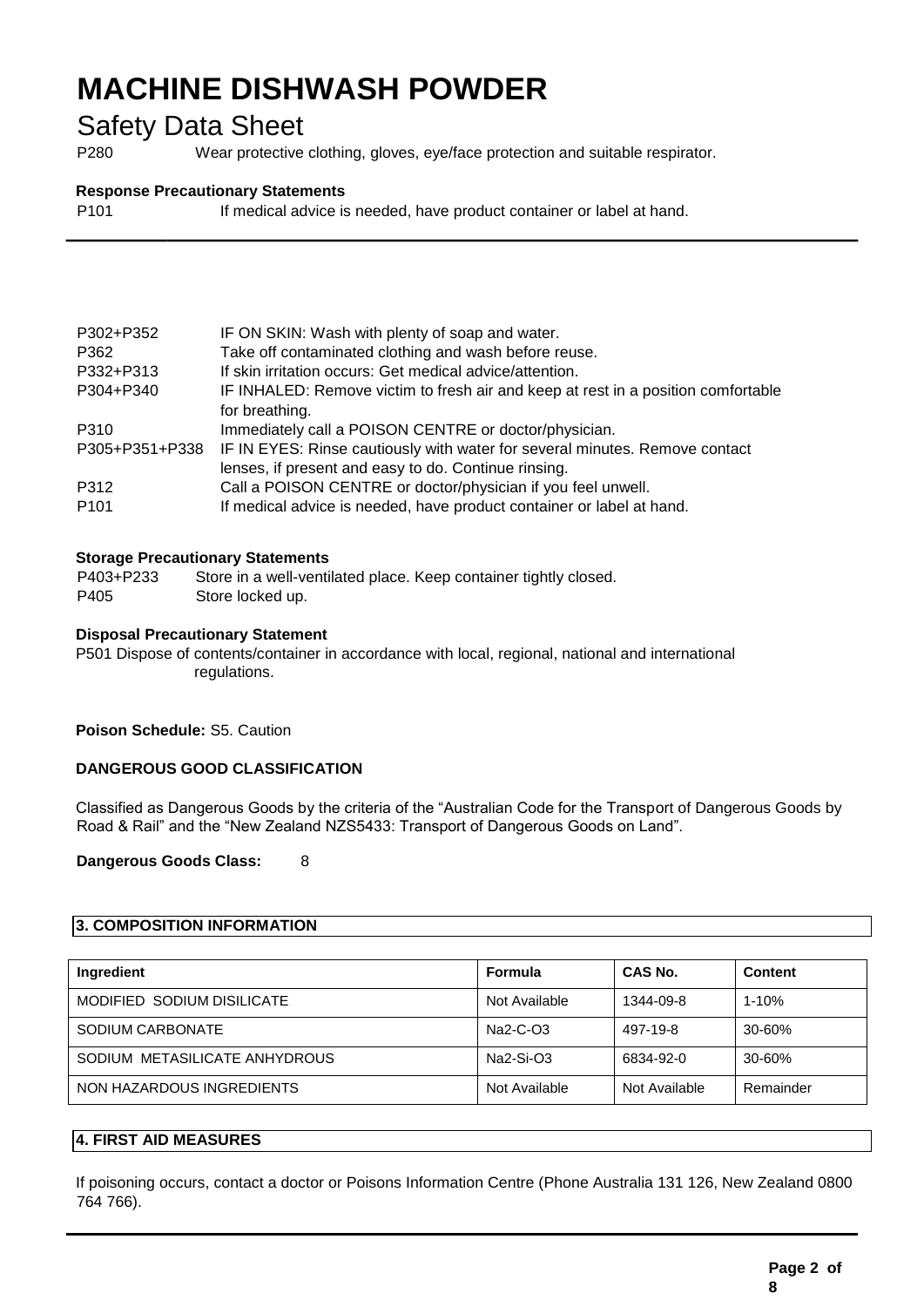### Safety Data Sheet

**Inhalation:** Remove victim from exposure - avoid becoming a casualty. Remove contaminated clothing and loosen remaining clothing. Allow patient to assume most comfortable position and keep warm. Keep at rest until fully recovered. Seek medical advice if effects persist.

**Skin Contact:** If skin or hair contact occurs, remove contaminated clothing and flush skin and hair with running water. If swelling, redness, blistering or irritation occurs seek medical assistance. For gross contamination, immediately drench with water and remove clothing. Continue to flush skin and hair with plenty of water (and soap if material is insoluble). For skin burns, cover with a clean, dry dressing until medical help is available. If blistering occurs, do NOT break blisters.

**Eye contact:** Immediately irrigate with copious quantities of water for 15 minutes. Eyelids to be held open. Remove clothing if contaminated and wash skin. Urgently seek medical assistance. Transport to hospital or medical centre.

**Ingestion:** Rinse mouth with water. If swallowed, do NOT induce vomiting. Give a glass of water to drink. Never give anything by the mouth to an unconscious patient. If vomiting occurs give further water. Seek medical advice.

**Notes to physician:** Treat symptomatically. Can cause corneal burns.

### **5. FIRE FIGHTING MEASURES**

### **Hazchem Code:** 2X

**Suitable extinguishing media:** If material is involved in a fire use water fog (or if unavailable fine water spray), alcohol resistant foam, standard foam, dry agent (carbon dioxide, dry chemical powder).

**Specific hazards:** Non-combustible material.

**Fire fighting further advice:** Not applicable.

### **6. ACCIDENTAL RELEASE MEASURES**

### **SMALL SPILLS**

Wear protective equipment to prevent skin and eye contamination. Avoid inhalation of vapours or dust. Wipe up with absorbent (clean rag or paper towels). Collect and seal in properly labelled containers or drums for disposal.

### **LARGE SPILLS**

Clear area of all unprotected personnel. Slippery when spilt. Avoid accidents, clean up immediately. Wear protective equipment to prevent skin and eye contamination and the inhalation of dust. Work up wind or increase ventilation. Cover with damp absorbent (inert material, sand or soil). Sweep or vacuum up, but avoid generating dust. Collect and seal in properly labelled containers or drums for disposal. If contamination of crops, sewers or waterways has occurred advise local emergency services.

### **Dangerous Goods – Initial Emergency Response Guide No:** 37

### **7. HANDLING AND STORAGE**

Handling: Avoid eye contact and skin contact. Avoid inhalation of dust.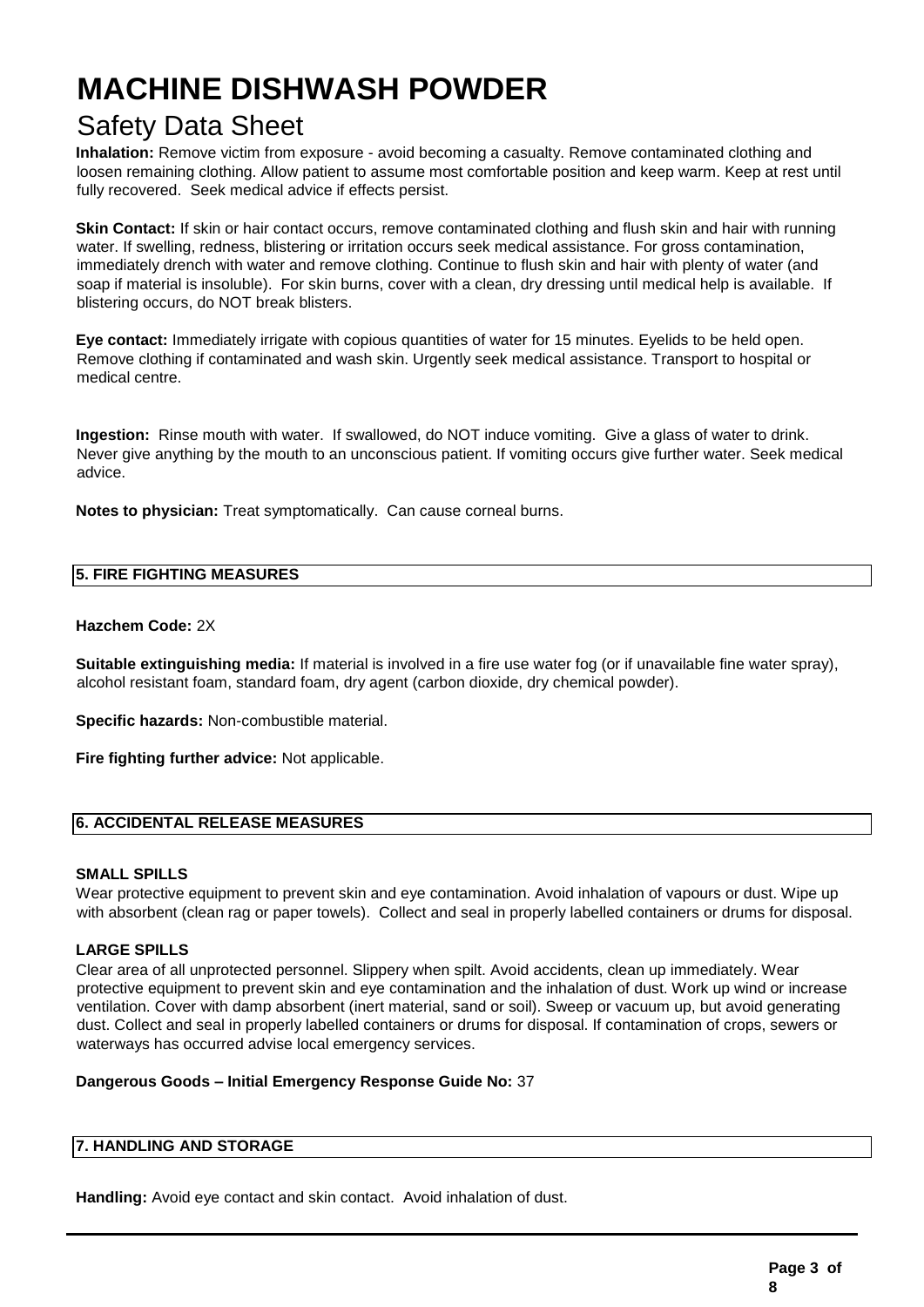### Safety Data Sheet

**Storage:** Store in a cool, dry, well-ventilated place and out of direct sunlight. Store away from foodstuffs. Store away from incompatible materials described in Section 10. Store away from sources of heat and/or ignition. Store locked up. Keep container standing upright. Keep containers closed when not in use - check regularly for spills.

This material is classified as a Class 8 Corrosive as per the criteria of the "Australian Code for the Transport of Dangerous Goods by Road & Rail" and/or the "New Zealand NZS5433: Transport of Dangerous Goods on Land" and must be stored in accordance with the relevant regulations.

This material is a Scheduled Poison Schedule 5 (Caution) and must be stored, maintained and used in accordance with the relevant regulations.

### **8. EXPOSURE CONTROLS / PERSONAL PROTECTION**

**National occupational exposure limits:** SODIUM CARBONATE (total dust) TWA: 10.0mg/m3 [Reference: ASCC(AUS)]

**Biological Limit Values:** As per the "National Model Regulations for the Control of Workplace Hazardous Substances (Safe Work Australia)" the ingredients in this material do not have a Biological Limit Allocated.

**Engineering Measures:** Use only in well ventilated areas. Use with local exhaust ventilation or while wearing appropriate dust mask. Keep containers closed when not in use.

**Personal Protection Equipment:** SAFETY SHOES, OVERALLS, GLOVES, CHEMICAL GOGGLES, DUST MASK.

MANUFACTURING, PACKAGING AND TRANSPORT: Wear safety shoes, overalls, gloves, chemical goggles, dust mask. Available information suggests that gloves made from nitrile rubber should be suitable for intermittent contact. However, due to variations in glove construction and local conditions, the user should make a final assessment. Always wash hands before smoking, eating, drinking or using the toilet. Wash contaminated clothing and other protective equipment before storing or re-using.

RECOMMENDATIONS FOR CONSUMER USE: Wear gloves. Wash hands after use.

**Hygiene measures:** Keep away from food, drink and animal feeding stuffs. When using do not eat, drink or smoke. Wash hands prior to eating, drinking or smoking. Avoid contact with clothing. Avoid eye contact and skin contact. Avoid inhalation of dust. Ensure that eyewash stations and safety showers are close to the workstation location.

### **9. PHYSICAL AND CHEMICAL PROPERTIES**

| <b>Base Units:</b><br>Form:<br>Odour:   | Kilogram Colour:<br><b>Crystalline Powder</b><br>Mild | Pink                 |
|-----------------------------------------|-------------------------------------------------------|----------------------|
| Solubility:                             |                                                       | Miscible with water. |
| Specific Gravity (20 °C):               |                                                       | Approx. 1.0          |
| <b>Relative Vapour Density (air=1):</b> |                                                       | >1                   |
| Vapour Pressure (20 °C):                |                                                       | N Av                 |
| Flash Point (°C):                       |                                                       | N App                |
| Flammability Limits (%):                |                                                       | N App                |
| <b>Autoignition Temperature (°C):</b>   |                                                       | N App                |
| Melting Point/Range (°C):               | N Av                                                  |                      |

**Boiling Point/Range (°C):** N Av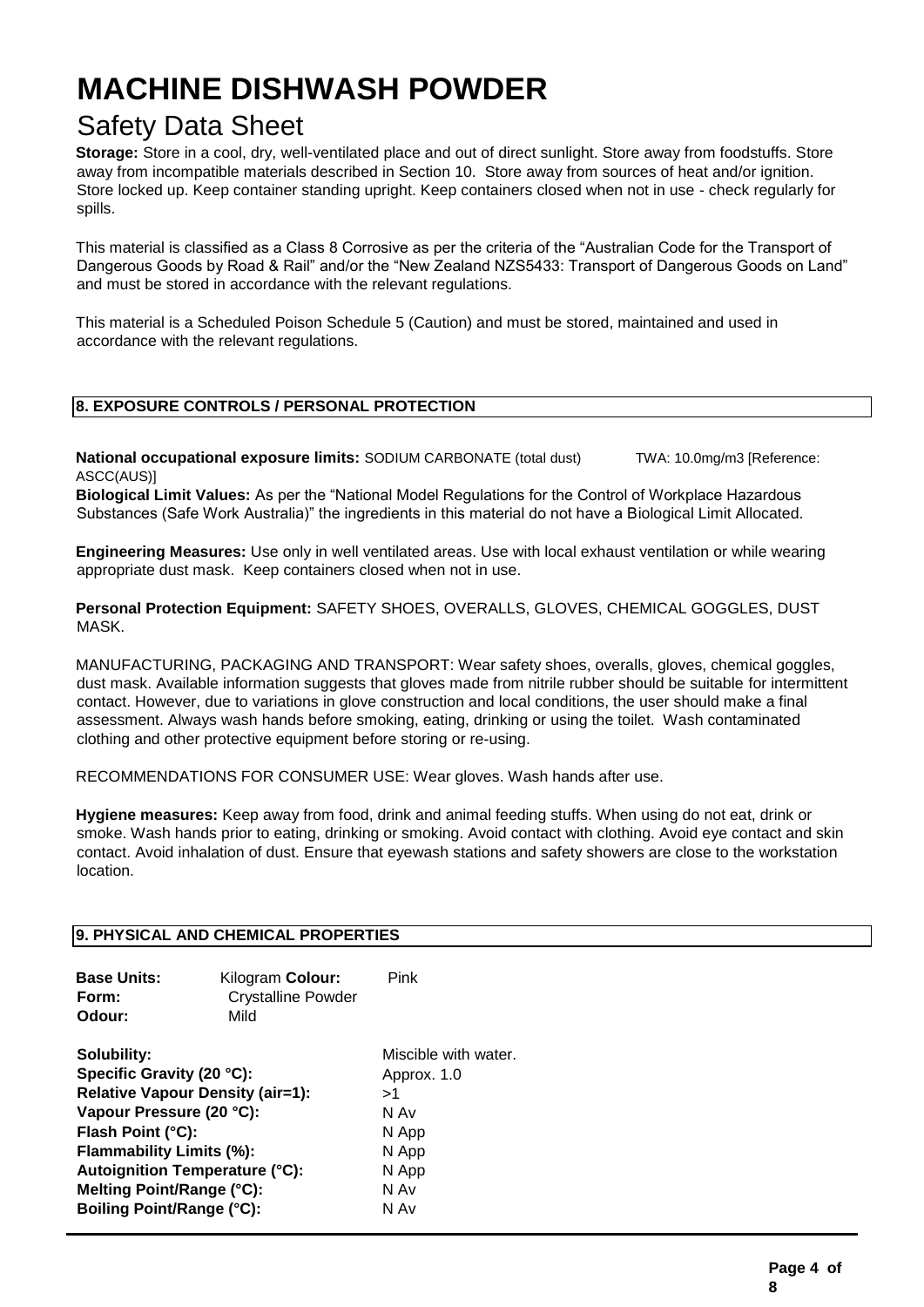### Safety Data Sheet

**Decomposition Point (°C):** N Av **pH:**  $11.8 - 12.0 (1% Solution)$ **Viscosity:** N Av **Total VOC (g/Litre):** N Av

(Typical values only - consult specification sheet)  $N Av = Not available$ ,  $N App = Not applicable$ 

### **10. STABILITY AND REACTIVITY**

**Chemical stability:** This material is thermally stable when stored and used as directed.

**Conditions to avoid:** Elevated temperatures and sources of ignition.

**Incompatible materials:** Oxidising agents and acids.

**Hazardous decomposition products:** Oxides of carbon and nitrogen, smoke and other toxic fumes.

**Hazardous reactions:** No known hazardous reactions.

### **11. TOXICOLOGICAL INFORMATION**

No adverse health effects expected if the product is handled in accordance with this Safety Data Sheet and the product label. Symptoms or effects that may arise if the product is mishandled and overexposure occurs are:

### **Acute Effects**

**Inhalation:** Material is an irritant to mucous membranes and respiratory tract.

**Skin contact:** Contact with skin will result in severe irritation. Corrosive to skin - may cause skin burns.

**Ingestion:** Swallowing can result in nausea, vomiting, diarrhoea, abdominal pain and chemical burns to the gastrointestinal tract.

**Eye contact:** A severe eye irritant. Corrosive to eyes: contact can cause corneal burns. Contamination of eyes can result in permanent injury.

### **Acute toxicity**

**Inhalation:** This material has been classified as non-hazardous. Acute toxicity estimate (based on ingredients): >5 mg/L

**Skin contact:** This material has been classified as non-hazardous. Acute toxicity estimate (based on ingredients): >2,000 mg/Kg

**Ingestion:** This material has been classified as non-hazardous. Acute toxicity estimate (based on ingredients): >2,000 mg/Kg

**Corrosion/Irritancy:** Eye: this material has been classified as a Category 1 Hazard (irreversible effects to eyes). Skin: this material has been classified as a Category 1C Hazard (irreversible effects to skin).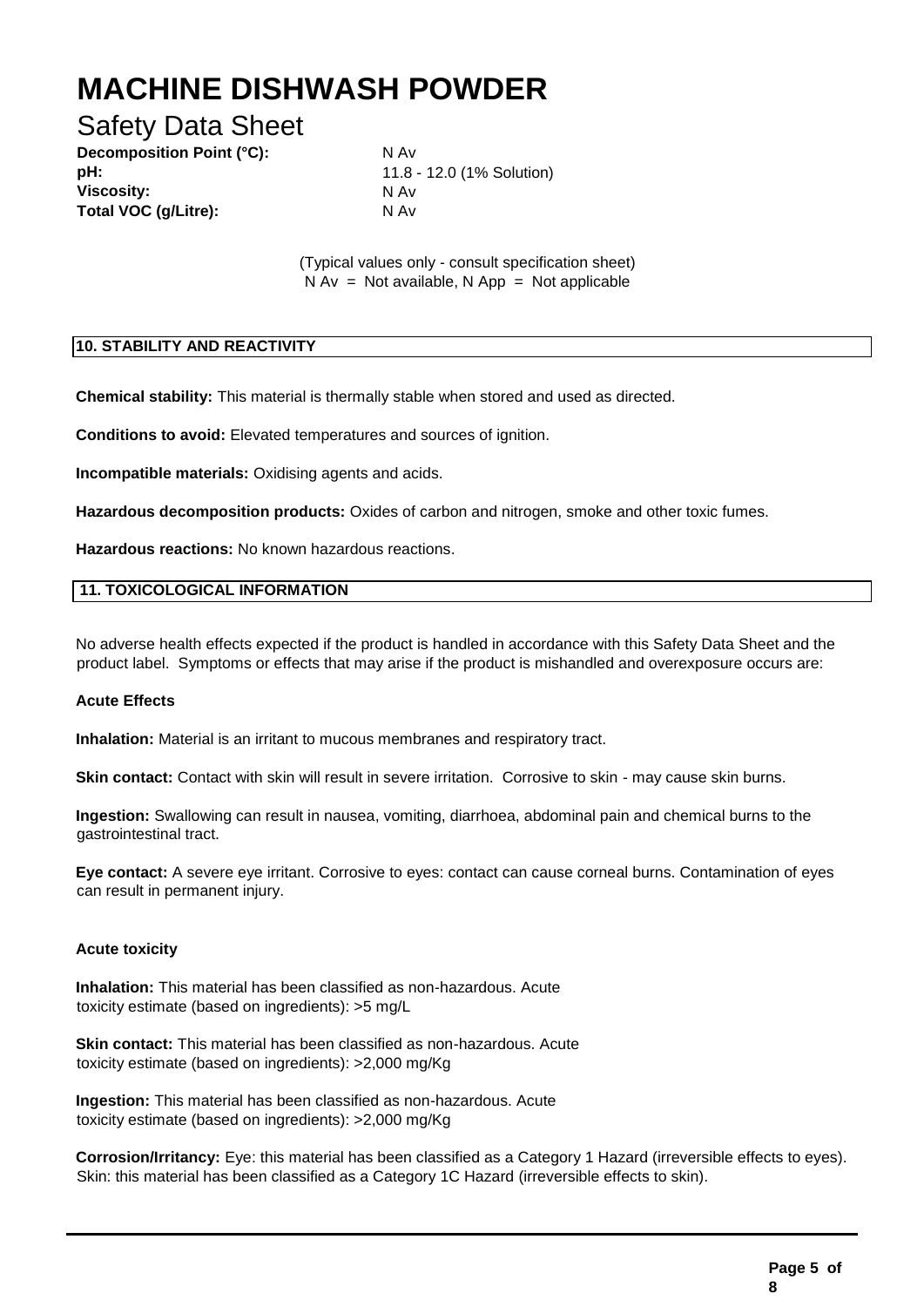### Safety Data Sheet

**Sensitisation:** Inhalation: this material has been classified as not a respiratory sensitiser. Skin: this material has been classified as not a skin sensitiser.

**Aspiration hazard:** This material has been classified as non-hazardous.

**Specific target organ toxicity (single exposure):** This material has been classified as a Category 3 Hazard. Exposure via inhalation may result in respiratory irritation.

### **Chronic Toxicity**

**Mutagenicity:** This material has been classified as non-hazardous.

**Carcinogenicity:** This material has been classified as non-hazardous.

**Reproductive toxicity (including via lactation):** This material has been classified as non-hazardous.

**Specific target organ toxicity (repeat exposure):** This material has been classified as non-hazardous.

### **12. ECOLOGICAL INFORMATION**

Avoid contaminating waterways.

**Acute aquatic hazard:** This material has been classified as a Category Acute 3 Hazard. Acute toxicity estimate (based on ingredients): 10 - 100 mg/L

**Long-term aquatic hazard:** This material has been classified as a Category Chronic 3 Hazard. Non-rapidly or rapidly degradable substance for which there are adequate chronic toxicity data available OR in the absence of chronic toxicity data, Acute toxicity estimate (based on ingredients): 10 - 100 mg/L, where the substance is not rapidly degradable and/or BCF  $\geq$  500 and/or log K<sub>ow</sub>  $\geq$  4.

**Ecotoxicity:** No information available.

**Persistence and degradability:** No information available.

**Bioaccumulative potential:** No information available.

**Mobility:** No information available.

### **13. DISPOSAL CONSIDERATIONS**

Persons conducting disposal, recycling or reclamation activities should ensure that appropriate personal protection equipment is used, see "Section 8. Exposure Controls and Personal Protection" of this SDS.

If possible material and its container should be recycled. If material or container cannot be recycled, dispose in accordance with local, regional, national and international Regulations.

### **14. TRANSPORT INFORMATION**

### **ROAD AND RAIL TRANSPORT**

Classified as Dangerous Goods by the criteria of the "Australian Code for the Transport of Dangerous Goods by Road & Rail" and the "New Zealand NZS5433: Transport of Dangerous Goods on Land".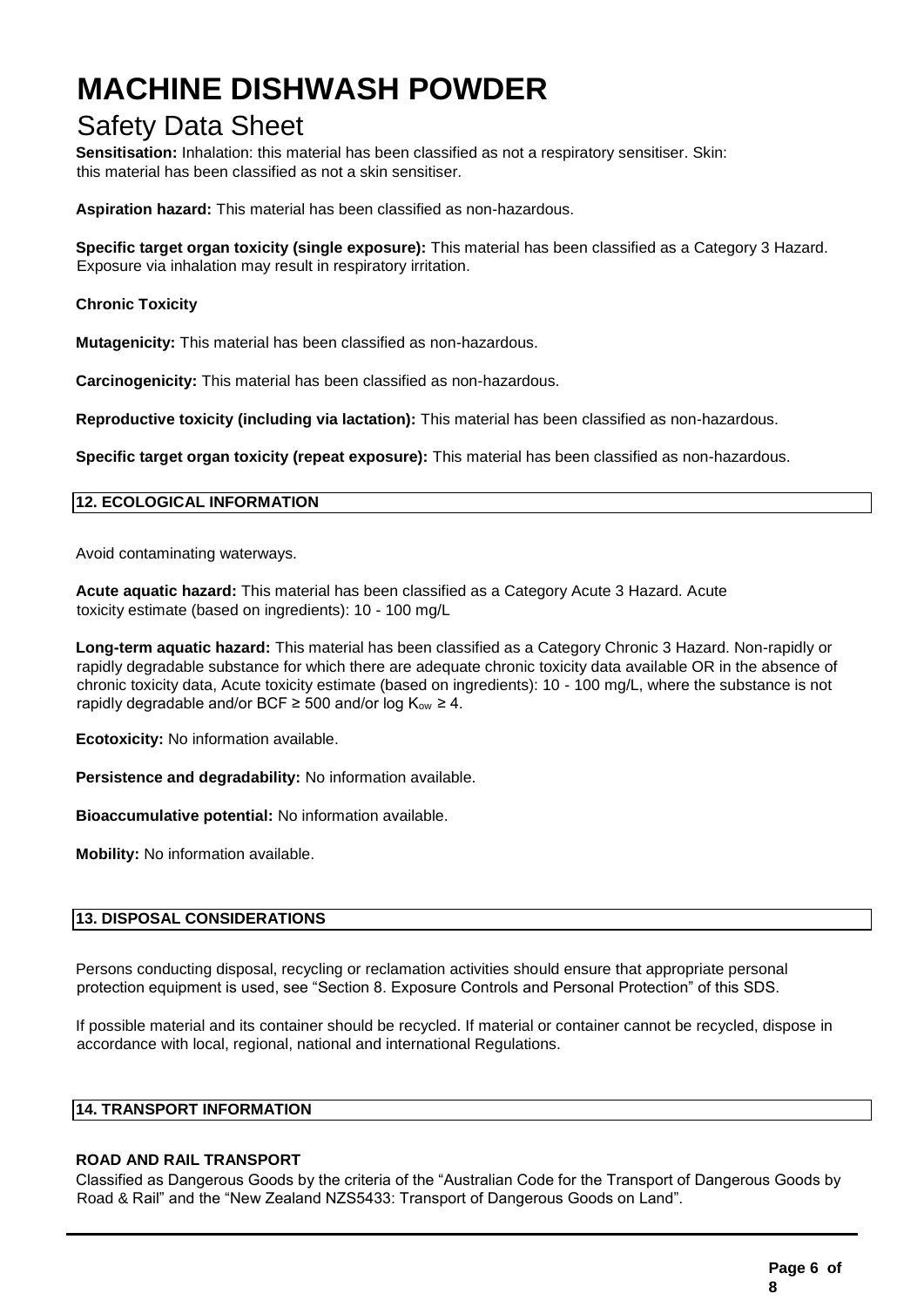## **MACHINE DISHWASH POWDER**  Safety Data Sheet



**UN No:** 3262 **Dangerous Goods Class:** 8<br>**Packing Group:** 11 **Packing Group: Hazchem Code:** 2X **Emergency Response Guide No:** 37

**Proper Shipping Name:** CORROSIVE SOLID, BASIC, INORGANIC, N.O.S. (CONTAINS SODIUM METASILICATE PENTAHYDRATE)

**Segregation Dangerous Goods:** Not to be loaded with explosives (Class 1), dangerous when wet substances (Class 4.3), oxidising agents (Class 5.1), organic peroxides (Class 5.2), radioactive substances (Class 7) or food and food packaging in any quantity. Note 1: Concentrated strong alkalis are incompatible with concentrated strong acids. Note 2: Concentrated strong acids are incompatible with concentrated strong alkalis. Note 3: Acids are incompatible with Dangerous Goods of Class 6 which are cyanides. Exemptions may apply.

### **MARINE TRANSPORT**

Classified as Dangerous Goods by the criteria of the International Maritime Dangerous Goods Code (IMDG Code) for transport by sea.



**UN No:** 3262 **Dangerous Goods Class:** 8

**Packing Group:** III

**Proper Shipping Name: CORROSIVE SOLID, BASIC, INORGANIC, N.O.S.** (CONTAINS SODIUM METASILICATE PENTAHYDRATE)

### **AIR TRANSPORT**

Classified as Dangerous Goods by the criteria of the International Air Transport Association (IATA) Dangerous Goods Regulations for transport by air.



**UN No:** 3262 **Dangerous Goods Class:** 8 **Packing Group:** |||

**Proper Shipping Name: CORROSIVE SOLID, BASIC, INORGANIC, N.O.S.** (CONTAINS SODIUM METASILICATE PENTAHYDRATE)